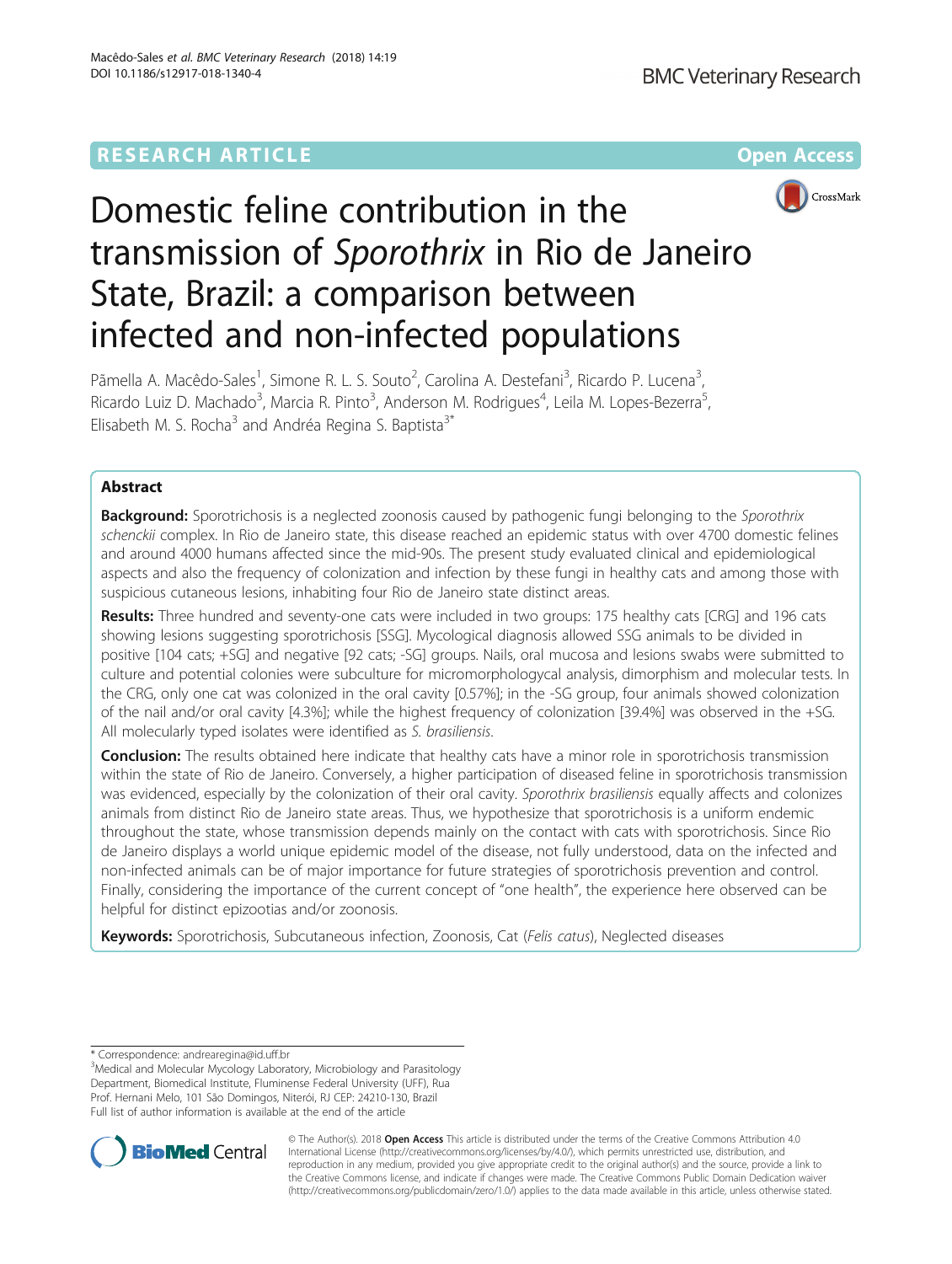## Background

Sporotrichosis is a subcutaneous mycosis caused by pathogenic dimorphic fungi belonging to the recently described Sporothrix schenckii complex, associated with plant organic matter and/or decaying matter in hot and humid climate regions and usually [[1](#page-8-0)–[3](#page-8-0)]. The disease was formerly known as Rose gardener's disease because of its acquisition through traumatic inoculation of plant organic matter, but it is currently considered a zoonosis because of its transmittance through scratches or bites of cats. In fact, the feline particular behavior exposes them to possible environmental niches of the fungi in its saprophytic phase since scratching tree trunks and other surfaces, burying their feces and licking their bodies, facilitates nails and nasopharynx/oral cavity to carry particles of these fungi [\[4](#page-8-0), [5](#page-9-0)]. Therefore, these animals are at higher risk for Sporothrix spp. conidia colonization and subsequent infection, playing a key role in the transmission of this zoonosis because they promote the traumatic implantation of the fungi in the subcutaneous tissue of humans and of other animals and also because they have an exuberant clinical presentation of sporotrichosis with intense proliferation of the parasitic form of the fungus [[4](#page-8-0)–[6\]](#page-9-0).

In feline sporotrichosis, the spectrum of lesions ranges from self-limiting forms with the presence of a single lesion that may regress spontaneously to fatal systemic clinical cases. The difficulties regarding the treatment of feline sporotrichosis, such as prolonged treatment time, high cost, drug dosage forms and isolation of affected animals, often contribute to their abandonment, which eventually die [\[7](#page-9-0)–[12\]](#page-9-0). Currently, soil contamination by infected carcasses represents a major environmental concern because it can greatly increase the spread of fungi and hold back the control of this mycosis, closing the cat-environment-man cycle [[10, 13](#page-9-0)].

Sporotrichosis has been described in the last decades as one of the most important zoonosis and also as a neglected disease, having reached an epidemic status in the state of Rio de Janeiro [[7, 9](#page-9-0), [13\]](#page-9-0) with over 4700 domestic felines [[14\]](#page-9-0) and around 4000 humans [\[13](#page-9-0)] affected since the mid-90s. Until 2009, approximately 3244 cats, 2200 humans and 120 dogs presenting this subcutaneous mycosis were reported by the most important sporotrichosis reference center in Rio de Janeiro, the National Institute of Infectious Diseases of the Oswaldo Cruz Foundation (IPEC-FIOCRUZ) [[10\]](#page-9-0). Still, all these cases were reported from a single reference center/institution [\[14](#page-9-0)]. Therefore, there is a pressing need for larger investigations in order to provide a broader view of sporotrichosis in its different aspects such as epidemiology, fungal biology and environmental particularities of transmission within this state. Thus, it is clear that sporotrichosis has reached an epidemic

magnitude in the only Brazilian state wherein notification is compulsory and the disease is considered an important zoonosis [[8, 13](#page-9-0), [15\]](#page-9-0). Additionally, although in reduced numbers compared to Rio de Janeiro, sporotrichosis zoonotic transmission by domestic felines have been reported in other Brazilian states [[16\]](#page-9-0). Given its relevance, routine laboratory procedures for investigating its etiological agent are well established and include the in vitro isolation of Sporothrix spp., identification of these fungi based on their macro and microscopic features, and in vitro thermal conversion techniques. Nevertheless, the epidemiological data show that the disease still affects humans and domestic felines with growing frequencies, especially for this state.

Several authors have investigated the clinicalepidemiological, immunological and molecular aspects of sporotrichosis, and they have primarily focused on the metropolitan region of Rio de Janeiro [[2, 4,](#page-8-0) [8, 11](#page-9-0), [15](#page-9-0), [17](#page-9-0), [18\]](#page-9-0). Despite these studies, data on the presence of the fungi on the nails and in the oral cavity of cats that do not carry the disease as well as of those infected are inconclusive. Indeed, the few studies that have addressed this issue in Brazil have been restricted to the states of Rio Grande do Sul and São Paulo and also the metropolitan region of Rio de Janeiro [[4](#page-8-0)–[6](#page-9-0), [9](#page-9-0), [16](#page-9-0), [19](#page-9-0), [20\]](#page-9-0). None of these studies included domestic felines inhabiting areas other than the metropolitan region of the state of Rio de Janeiro.

The aim of the present study was to compare the potential role of Sporothrix infected and non-infected domestic feline in the transmission of sporotrichosis by investigating colonization and infection by these fungi in cat populations from different regions of Rio de Janeiro state, Brazil.

## **Methods**

The inclusion of animals was performed regardless of breed, age or gender, and the study was conducted over a period of 12 months (August 2012–2013). Similarly, the owners were informed of the objectives and methodology of the study and were asked to sign an informed consent form and answer questions related to epidemiological variables. Animals from the distinct location covered by the studied area were included. Likewise, cat populations from west, central-south and north regions of the municipality of Rio de Janeiro (Capital), Baixada Fluminense (Metropolitan region I, including Duque de Caxias, Nilópolis, São João do Meriti and Magé cities), Grande Niterói (Metropolitan region II – including Niterói, São Gonçalo and Itaboraí cities), Mountain (including Teresópolis and Petrópolis cities), Baixada Litorânea (Cabo Frio, Araruama, Arraial do Cabo, Búzios, São Pedro da Aldeia and Saquarema cities) and central-south Fluminense (Areal city) regions, as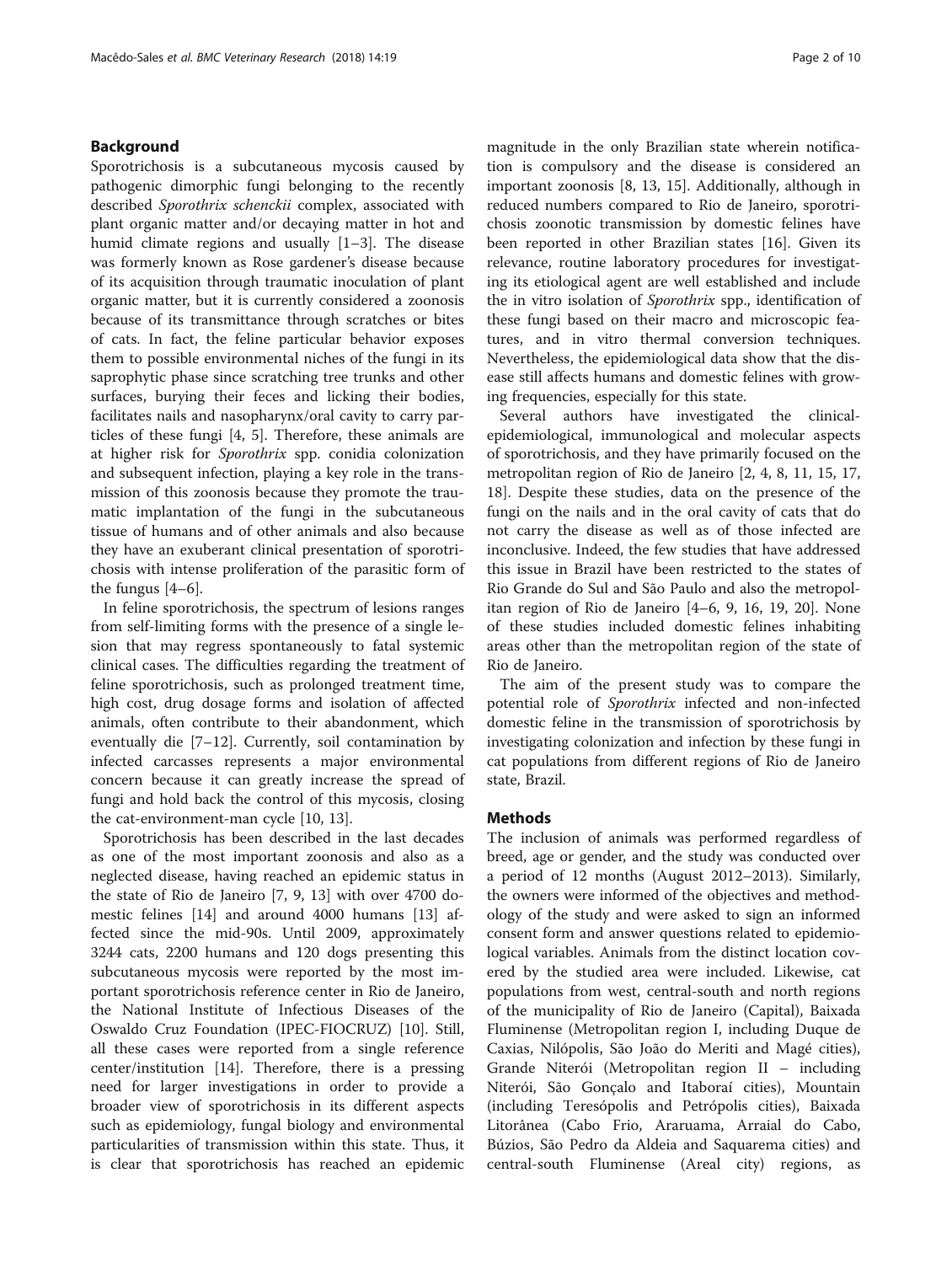described by the Health State Secretary of Rio de Janeiro (SES/RJ), were investigated in the present study.

All animals were submitted to clinical evaluation by the veterinarians of this study, and clinical and epidemiological factors, such as gender, age, castration and contact with soil/plants and other domestic animals, were evaluated. All data were registered on a standardized data collection form. A total of 371 animals were included and divided into groups according to the presence/absence of skin lesions indicative of sporotrichosis as follows: 196 cats with clinical suspicion of sporotrichosis (Suspicious Sporotrichosis Group – SSG) and 175 apparently healthy cats (Colonization Research Group - CRG).

The following biological samples were collected based on clinical conditions, type of lesion and availability at the time of the study: swab from the lesion exudate; swab of the oral cavity; and nail tip fragments from both thoracic members. For diagnostic purposes, cytopathology analysis was conducted by impression smears of the skin lesion prepared on clean and dry glass slides, subsequently stained by the quick panoptic method (Laborclin, Pinhais, PR, Brazil), a Romanowsky-type stain. The slides were analyzed by light microscopy using  $40\times$  and 100× objective lenses for the identification of Sporothrix yeast-like suggestive structures. All the clinical specimens were immediately transported to the Medical and Molecular Mycology Laboratory, Biomedical Institute of the Fluminense Federal University (LMMI-UFF). Samples that were collected with a swab (lesion exudate and oral cavity) were submitted to routine mycological examination as follows: seeding onto Sabouraud agar 2% dextrose (BD, Franklin Lakes, NJ, USA) and Mycosel® (BD, Franklin Lakes, NJ, USA). The nail tip fragments were processed according to the method developed by the LMMI-UFF staff. Briefly,  $5 \times 7$  mm plastic Ziploc bags containing 5–10 nail tips were used for storage, and the tips were subsequently transferred to 2.0 ml Eppendorf tubes containing 500 μl of 0.9% sterile saline solution. These tubes were submitted to vortexing for 15 s to dislodge possible adhered particles and then centrifuged at 1677 xg (Hettich Zentrifugen, Tuttlingen, Germany) for 15 min. Thirty microliters of the obtained pellet were then transferred and streaked on two  $90 \times 15$ mm Petri dishes containing Sabouraud agar 2% dextrose (BD, Franklin Lakes, NJ, USA) and Mycosel® (BD, Franklin Lakes, NJ, USA). All media were incubated at room temperature (25–28 °C) and observed over four weeks for fungal growth. As previously described [\[3](#page-8-0)], colonies showing features suggestive of the Sporothrix genus were subcultivated on Sabouraud agar 2% dextrose (BD, Franklin Lakes, NJ, USA) at room temperature for colony isolation. The fungi were initially identified based on macro- and microscopic

characteristics. Later, potential colonies were subcultured in brain–heart infusion agar (BHI; BD, Franklin Lakes, NJ, USA) at 37 °C for conversion to the yeast stage of Sporothrix. A random sampling subset on each study group/area, comprising approximately half of all studied isolates ( $n = 51$ ), was submitted to molecular identification according to a species-specific PCR targeting the calmodulin gene (CAL), as previously described [[21\]](#page-9-0). Briefly, fungal cells were recovered from 10-day-old colonies grown on Sabouraud dextrose agar, further used for genomic DNA extraction with the Fast DNA kit (MP Biomedicals, Vista, CA, USA), according to the manufacturer's protocol. DNA extracts concentrations were estimated with a NanoDrop 2000 spectrophotometer (Thermo Fisher Scientific, USA) and stored at − 20 °C until use. We performed a 25 μL reaction as a final volume for the PCR experiments, conducted as follows: 12.5 μL PCR Master Mix buffer  $(2×)$ , which consisted of 3 mM MgCl<sup>2</sup>, 400 mM each dNTPs, and 50 U/mL Taq Polymerase (Promega Corporation, Madison, WI, USA); 9.5 μL water, 1 μL each of forward and reverse primers (10 pmol/μL; Integrated DNA Technologies, USA), and 1 μL of target DNA [100 ng/μL], using the touchdown PCR method on a Eppendorf Mastercycler Pro machine (Eppendorf, Hamburg, Germany). The resulting PCR amplicons were separated and visualized on 1.2% agarose gel electrophoresis for 1 h at 100 V in the presence of GelRed (Biotium, Hayward, CA, USA). The L-Pix Touch (Loccus Biotecnologia, São Paulo, Brazil) imaging system was used to visualize the stained bands under UV light.

The data were processed and analyzed with the aid of statistical software BioEstat 5.3 (Belém, PA, Brazil). To analyze the results, the chi-square test and risk estimate test were used, and the nature of the variables was considered. For all tests, the level of significance was set at  $p < 0.05$ .

### Results

#### Epidemiological and clinical evaluation

Of the 371 animals included in the present study, most inhabited the northern region of the capital (Metropolitan region I; 37%; 138/371), with the remaining cats distributed as follows: Grande Niterói (Metropolitan region II; 19%; 70/371), western region of the capital (Metropolitan region I; 18%; 66/371), Baixada Litorânea (15%; 56/371), Mountain region (6%; 24/371), Baixada Fluminense (Metropolitan region I; 2%; 8/371), Central-south Fluminense region (2%; 6/371) and Central-south capital region (1%; 3/371; Fig. [1](#page-3-0)). Table [1](#page-3-0) shows the distribution of clinical-epidemiological data of the cat populations according to the study group, Colonization Research Group (CRG;  $n = 175$ ) or Suspicious Sporotrichosis Group (SSG;  $n = 196$ ), with the latter group divided into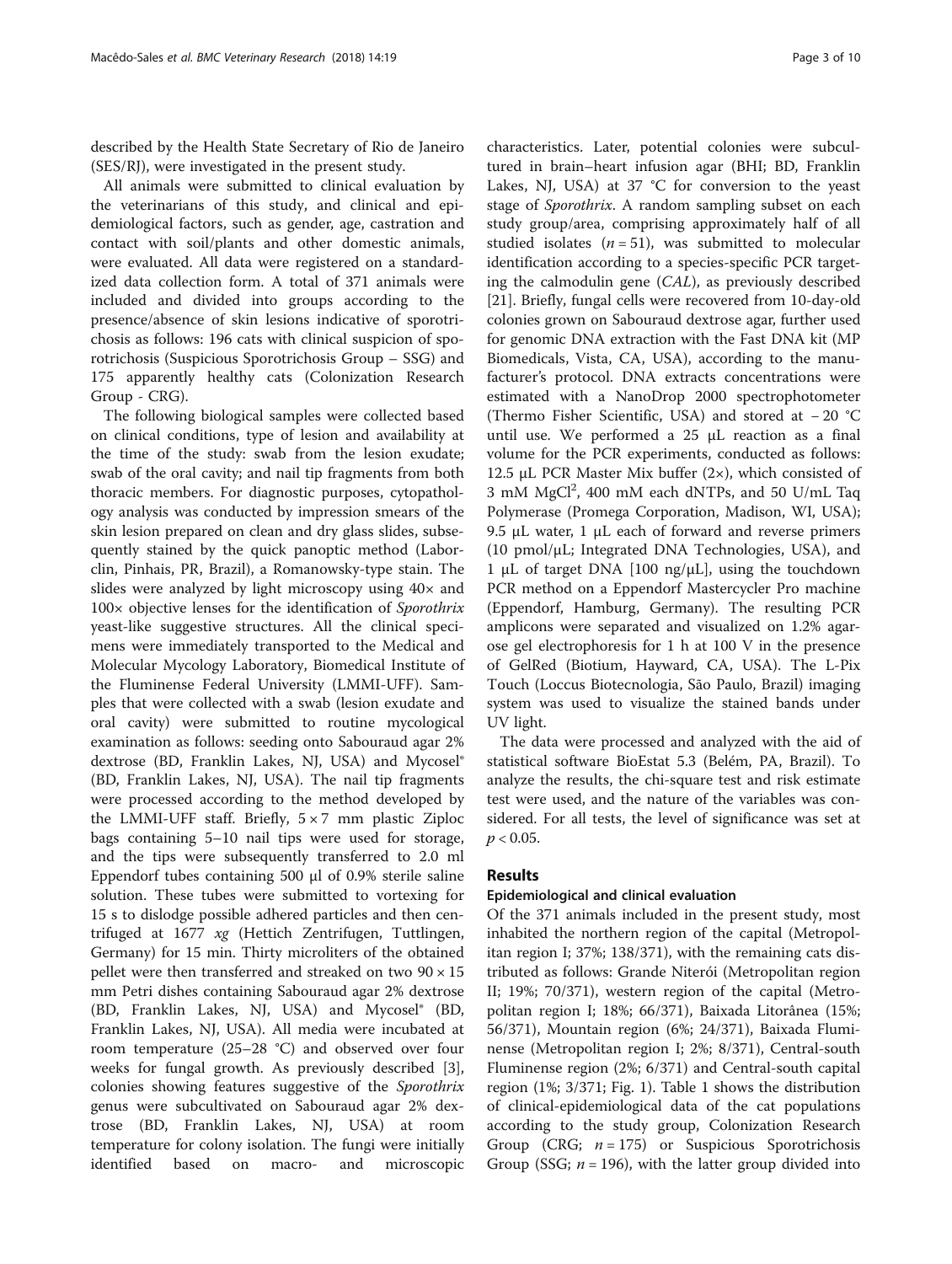<span id="page-3-0"></span>

Fig. 1 Map of the state of Rio de Janeiro highlighting the regions inhabited by the cats included in the present study. In each region, the absolute number of cats and groups to which they belong are depicted: CRG (Colonization Research Group), Negative Sporotrichosis Group (-SG) and Positive Sporotrichosis Group (+SG)

| Study populations                     | <b>CRG</b>     | SSG            |                | <b>TOTAL</b>   | $p$ -value           |  |
|---------------------------------------|----------------|----------------|----------------|----------------|----------------------|--|
| Clinical-epidemiological variables    | n(%)           | $-SG$<br>n(%)  | $+SG$<br>n(%)  | n(%)           |                      |  |
|                                       | 175            | 92             | 104            | 371            |                      |  |
| Age (mean in years)                   | $2.85 \pm 2.8$ | $4.45 \pm 3.9$ | $3.75 \pm 3.1$ | $3,51 \pm 3,2$ |                      |  |
| Male                                  | 88 (50.3)      | 41 (44.6)      | 62 (59.6)      | 191 (51,5)     | $0,035$ <sup>†</sup> |  |
| Neutering                             | 100(57.1)      | 52 (56.5)      | 47 (45.2)      | 199 (53,6)     | $0.037*$             |  |
| Undefined Breed (UDB)                 | 129 (92.1)     | 82 (95.3)      | 92 (94.8)      | 303 (93,8)     |                      |  |
| Urban Area                            | 133 (76.0)     | 78 (84.8)      | 82 (78.8)      | 293 (79,0)     |                      |  |
| Contact with Soil/Plants              | 145 (82.9)     | 68 (73.9)      | 75 (72.1)      | 288 (77,6)     | $0,034*$             |  |
| Contact with Animals                  | 164 (93.7)     | 80 (87.0)      | 76 (73.1)      | 215 (57,9)     | $0,0004*$            |  |
| Contact with Cats with Sporotrichosis | 59 (33.7)      | 24(26.1)       | 40 (38.5)      | 123 (33,2)     |                      |  |
| Risk Event Prior to Lesion            | n.a.           | 28 (30.4)      | 43 (41.3)      | 71 (36,2)      |                      |  |

CRG Colonization Research Group, SSG Sporotrichosis Suspicion Group, -SG Negative Sporotrichosis Group, +SG Positive Sporotrichosis Group

 $^{\ast}p$  < 0.05 between CRG and +SG; Chi-square Test  $^{\uparrow}p$  < 0.05 between -SG and +SG; Chi-square Test

n.a.: not analyzed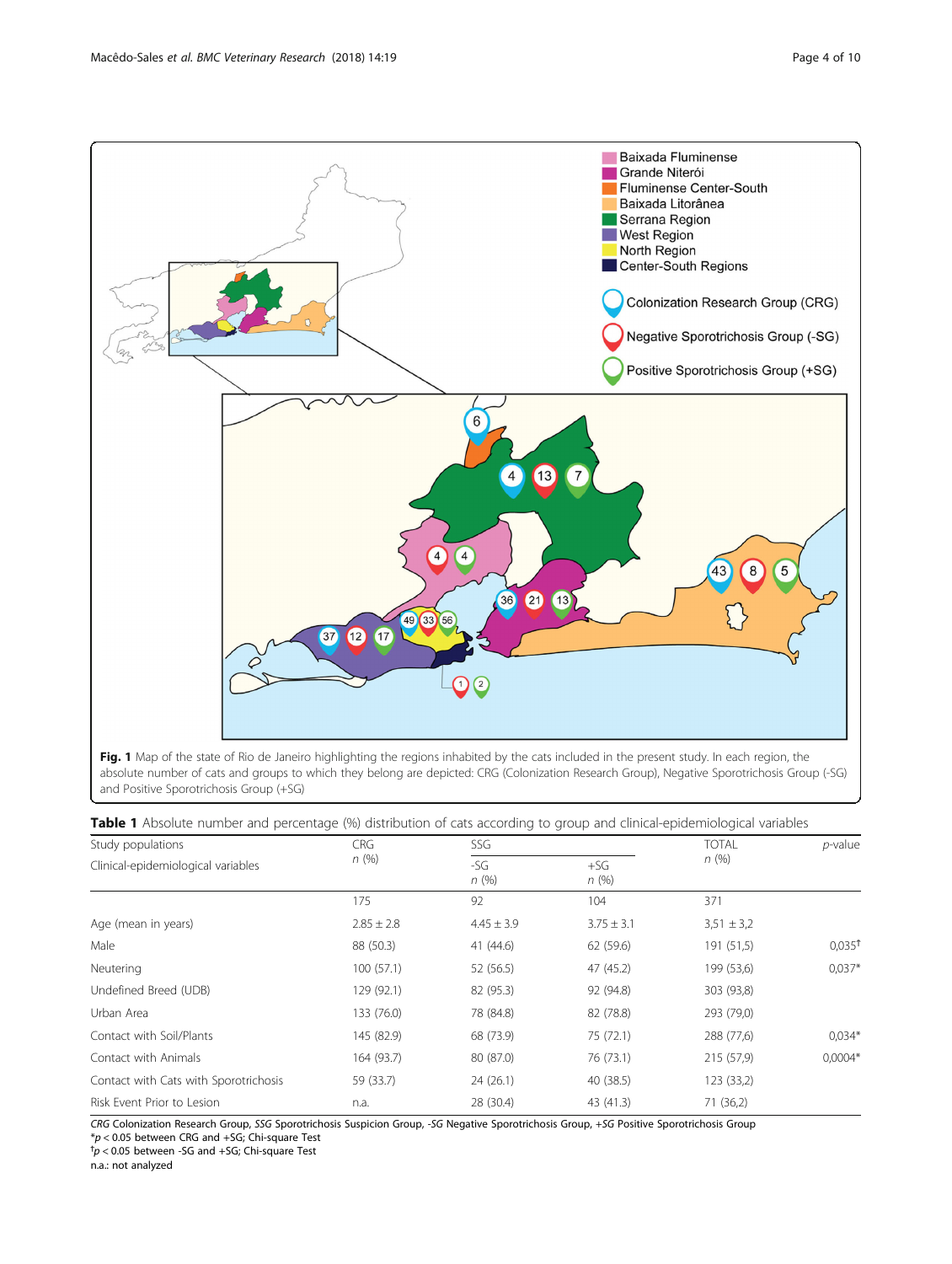two subgroups after laboratory diagnosis by culture (gold-standard): +SG, Positive Sporotrichosis Group (n  $= 104$ ); and -SG, Negative Sporotrichosis Group (*n* = 92; other skin pathologies). A comparison of cat populations of the different geographical areas showed they were similar in all investigated clinical-epidemiological parameters ( $p > 0.05$ ).

The mean age of the studied domestic feline population was 42 months ( $\sigma \pm 39$  months), ranging from 2 months to 22 years. There was no significant difference in the mean age of the animals among the three groups studied, even when age was stratified in different groups  $\left($  < 24 months, 24 to 60 months and  $>$  60 months;  $p > 0.05$ ; data not shown). Approximately half of the cats were male (51.5%), and 58.4% of the population was neutered. No differences were observed in the number of females and males between the +SG and CRG groups  $(p = 0.124)$ . However, the +SG group had more males (59.6%) than the -SG group (44.6%;  $p = 0.035$ ) and a higher number of unneutered animals (54.8%) compared with CRG (42.9%;  $p = 0.037$ ).

A comparison of the cat breed, nutritional status, and area of origin (urban or rural) among the +SG, CRG and -SG groups did not present significant differences ( $p >$ 0.05). Most of the animals were identified as undefined breed (UDB; 93.8%; 303/323), some were identified as Persian (1.5%; 5/323) and Siamese (4.2%; 14/323), and only one was Himalayan (0.3%; 1/323). Most of the study population inhabited urban areas (CRG: 76%; -SG: 84.8%; +SG: 78.8%), and fight with other animals was the most often reported (36.2%) risk event prior to the suspicion of sporotrichosis lesion (SSG), followed by contact with other animals with sporotrichosis without any record of fight (25%). The majority (83%) of the CRG animals had contact with soil or plants in the house where they lived, and this potential exposure to the fungi was higher than in the +SG animals (72.1%;  $p = 0.034$ ; Table [1\)](#page-3-0). In the CRG, over half of the population was free-roaming (60%), and owners reported that the majority (93.7%) of cats shared their home environment with other animals. In turn, animals

with sporotrichosis had less contact with other animals in their own houses (+SG: 73.1%;  $p = 0.0004$ ) compared with the healthy group (CRG).

Crust, ulceration and blood and pus represented the most frequent macroscopic aspects of lesions in infected cats (Fig. 2; Table [2](#page-5-0)). In many animals, pruritus in varying degrees was reported (69.6%) as a clinical symptom concomitant with lesions; however, this clinical sign was not preferentially observed in cats with sporotrichosis  $(+SG$  versus -SG;  $p = 0.299$ ; Table [2\)](#page-5-0). Sneezing and weight loss were more commonly found among +SG cats (sneezing: 62.5%, 65/104; weight loss: 26%, 27/104; Table [2\)](#page-5-0) when compared with -SG animals (sneezing: 39.1%, 36/92; weight loss: 13%, 12/92). Sneezing in cats with suspicious skin lesions was associated with a greater probability of positive sporotrichosis diagnosis  $(38.6\%; p = 0.001; \text{OR: } 0.386; 95\% \text{ CI: } 0.217 \text{ to } 0.687).$ 

## Infection with pathogenic fungi of the S. schenckii complex

Mycological examinations revealed colonies that showed both macro- and micro-morphological characteristics of the Sporothrix genus. The macromorphological characteristics of the colonies included an initially cream brown color that turned to a dark brown color after 5–7 days of incubation and a dark brown color with velvety aspect and rugged topography at 25 °C. The colonies showed a cream color at 37 °C, and some colonies showed a creamy aspect and smooth surface, whereas others showed a friable aspect and rugged surface, all compatible with Sporothrix pathogenic fungi. The species-specific PCR showed that all 51 isolates correspond to S. brasiliensis: 25 from sporotrichosis lesions (+SG = northern region: 8; Grande Niterói: 4; western region: 5; Baixada Litorânea: 2; Mountain region: 3; Baixada Fluminense: 2; Central-south capital region: 1), 12 from nails (+SG = northern region: 4; Grande Niterói: 3; western region: 2; Baixada Litorânea: 2; Baixada Fluminense: 1), 13 from oral mucosa  $(+SG =$ northern region: 4; Grande Niterói: 4; western region: 2; Baixada Litorânea: 2; Baixada Fluminense: 1), plus one

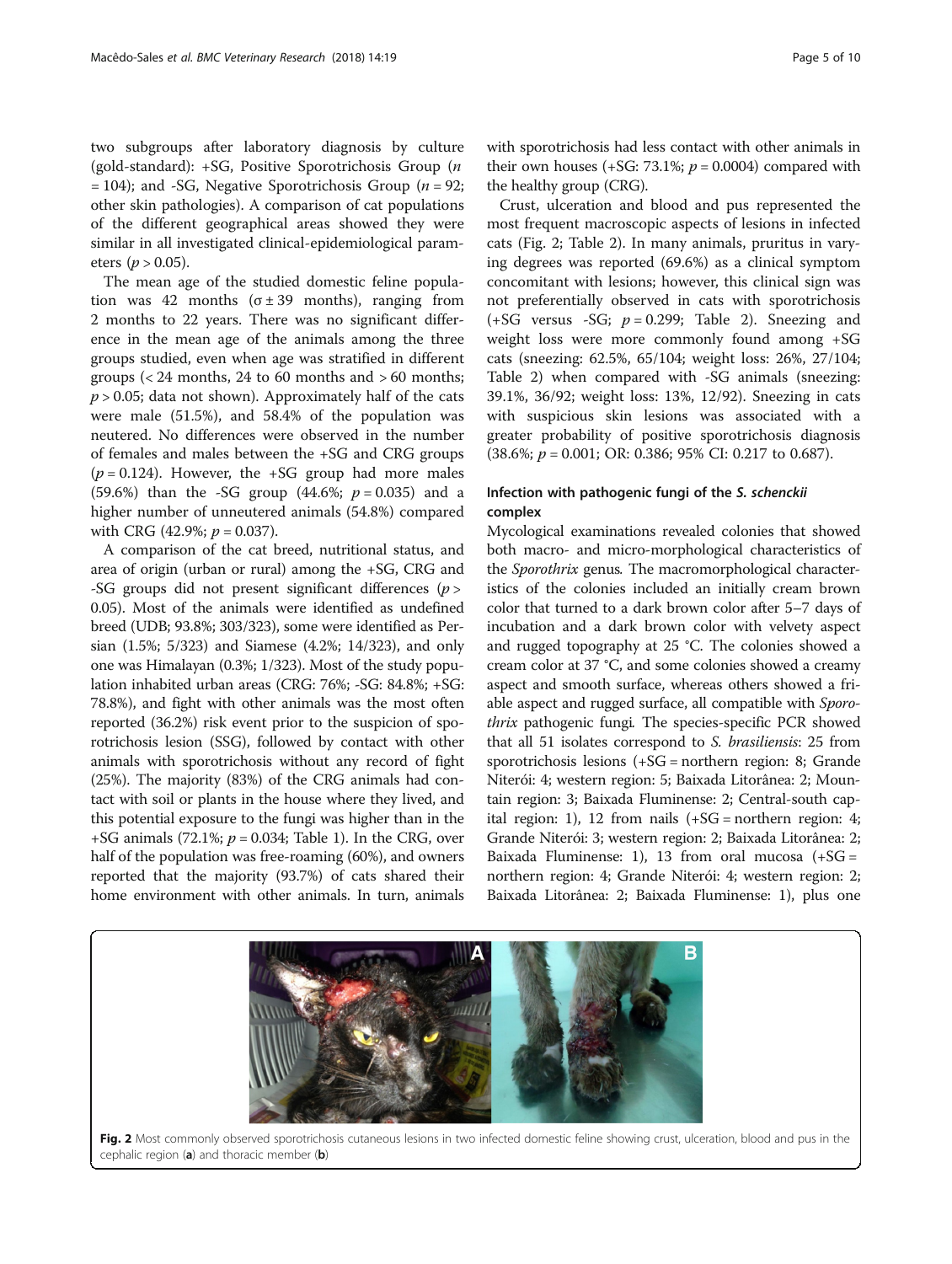| Populations                   | $+SG$<br>$n = 104 (%)$ | $-SG$<br>$n = 92(%)$ | $p$ -value | <b>OR</b><br>(IC95%)      |  |  |
|-------------------------------|------------------------|----------------------|------------|---------------------------|--|--|
| Clinical Signs                |                        |                      |            |                           |  |  |
| Respiratory Distress          | 37 (35.6)              | 24 (26.1)            |            |                           |  |  |
| Nasal Secretion               | 51(49.0)               | 33(35.9)             |            |                           |  |  |
| Sneezing                      | 65(62.5)               | 36 (39.1)            | 0.001      | 0.386 (0.217-0.687)       |  |  |
| Lack of Appetite              | 2(1.9)                 | 3(3.3)               |            |                           |  |  |
| Weight Loss                   | 27(26.0)               | 12(13.0)             | 0.024      | 0.428 (0.202-0.904)       |  |  |
| Apathy                        | 20 (19.2)              | 18 (19.6)            |            |                           |  |  |
| Ocular Secretion              | 3(2.9)                 | 2(2.2)               |            |                           |  |  |
| Epistaxis                     | 5(4.8)                 | 1(1.1)               |            |                           |  |  |
| Macroscopic Aspect of Lesions |                        |                      |            |                           |  |  |
| Crust                         | 61 (58.7)              | 41 (44.6)            | 0.049      | $0.567$ $(0.321 - 0.999)$ |  |  |
| Peeling                       | 5(4.8)                 | 8(8.7)               |            |                           |  |  |
| Erythema                      | 31 (29.8)              | 20(21.7)             |            |                           |  |  |
| Ulceration                    | 77 (74.0)              | 45 (48.9)            | < 0.001    | 0.336 (0.184-0.611)       |  |  |
| Presence of Pus               | 31 (29.8)              | 13(14.1)             | 0.009      | 0.388 (0.188-0.797)       |  |  |
| Presence of Blood             | 71 (68.3)              | 39 (42.4)            | < 0.001    | $0.342(0.191 - 0.614)$    |  |  |
| Nodule                        | 38 (36.5)              | 23 (25.0)            |            |                           |  |  |
| Depigmentation                | 5(4.8)                 | 1(1.1)               |            |                           |  |  |
| Vesicle                       | 7(6.7)                 | 2(2.2)               |            |                           |  |  |
| Degree of Pruritus            |                        |                      |            |                           |  |  |
| Absent                        | 29 (27.9)              | 26 (28.3)            |            |                           |  |  |
| Mild                          | 24(23.1)               | 22 (23.9)            |            |                           |  |  |
| Moderate                      | 22(21.2)               | 11(12.0)             |            |                           |  |  |
| Severe                        | 24 (23.1)              | 23 (25.0)            |            |                           |  |  |

<span id="page-5-0"></span>Table 2 Absolute number and percentage (%) of cats according to group and clinical variables

+SG Positive Sporotrichosis Group, -SG Negative Sporotrichosis Group

OR odds ratio

from the oral mucosa in the CRG group; all obtained from different domestic feline, as detailed below.

Swab samples from the exudate of lesions suggestive of sporotrichosis and at least one slide obtained via imprint were obtained from 196 animals (SSG), and 53% (104/196; +SG) showed a positive diagnosis, with no confirmed diagnosis in the remaining cats with suspicious skin lesions (-SG).

There was no difference in the frequency of infected animals among the surveyed geographic regions  $(x^2 =$ 3.878;  $p = 0.6932$ ), distributed as follows: central-south region, north and west regions of the capital (67–59%), Baixada Fluminense (50%) and, finally, Grande Niterói, Baixada Litorânea and Mountain region (38–35%).

## Colonization versus studied groups

## CRG (colonization) and –SG (Sporotrichosis negative diagnosis)

Table 3 summarizes the frequency of colonization by fungi of the *Sporothrix* genus in animals of the three

groups according to anatomical site (nails and/or oral mucosa). Sporothrix brasiliensis was isolated by culture in a single case of the "healthy" group (CRG; 0.57%, 1/ 175) from an animal inhabiting the northern region of the municipality of Rio de Janeiro. As for the -SG animals, the same agent was isolated from four cats (4.3%) of the Baixada Fluminense, Mountain region, Grande Niterói and northern region, and one of these animals was colonized both in the nail and in the oral mucosa.

Table 3 Frequency of colonization by Sporothrix in the three groups according to anatomical site

|                             | Nail Fragments Oral Cavity Both Sites Total |            |            | $n = 371(%)$         |
|-----------------------------|---------------------------------------------|------------|------------|----------------------|
| $CRG n = 175 (%) 0$         |                                             | 1(0.57%)   | $\bigcirc$ | 1 (057%)             |
| -SG $n = 92$ (%)            | $1(1.1\%)$                                  | $2(2.1\%)$ | $1(1.1\%)$ | $4(4.3\%)$           |
| $+SG n = 104 (%) 11(10.6%)$ |                                             | 12(11.5%)  |            | 18(17.3%) 41 (39.4%) |

CRG Colonization Research Group, +SG Positive Sporotrichosis Group, -SG Negative Sporotrichosis Group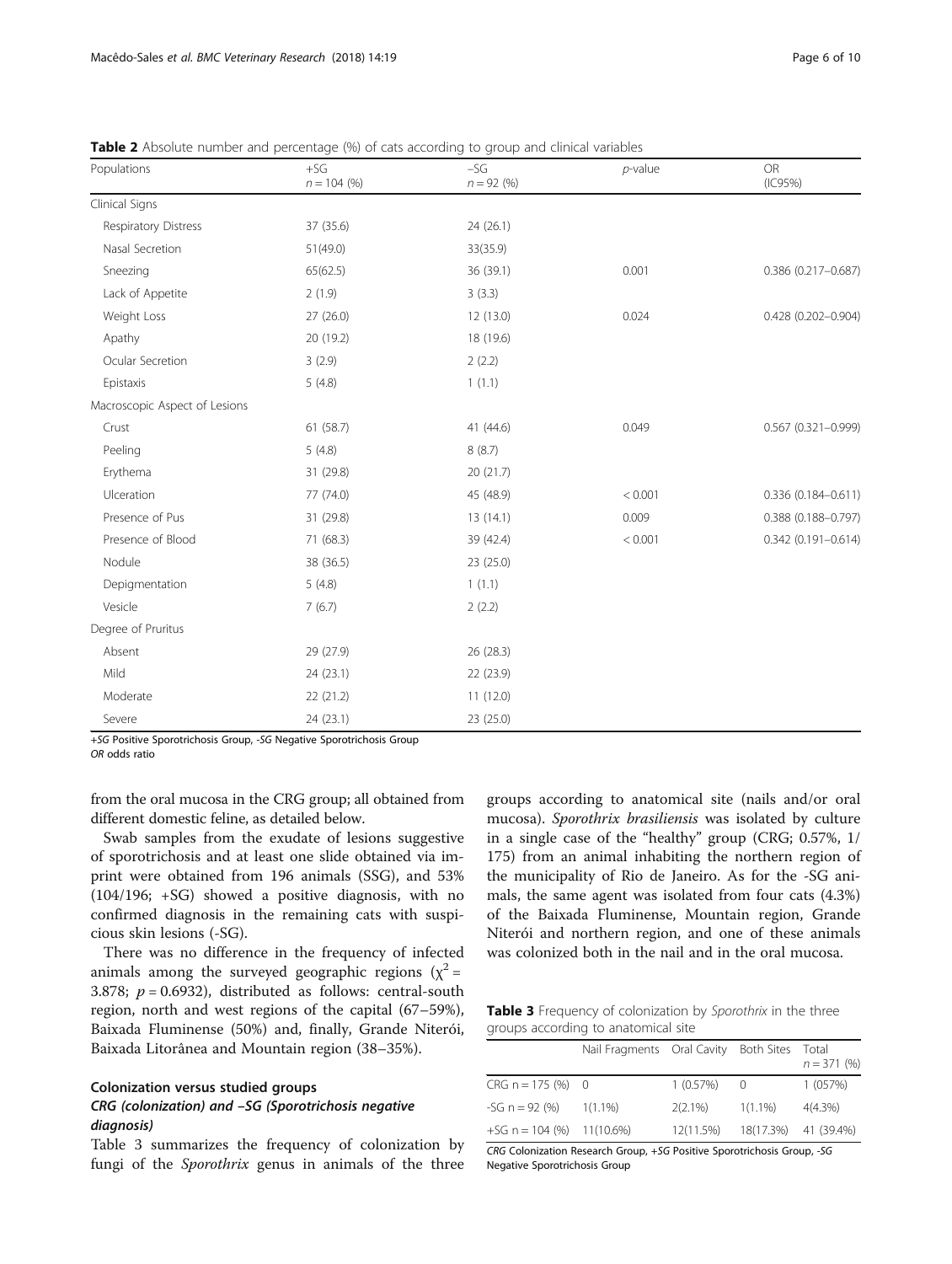## +SG (Sporotrichosis positive diagnosis)

The highest frequency of colonization was observed in the population with sporotrichosis at 39.4% (41/104;  $p <$ 0.0001). The northern region of the capital and Grande Niterói showed a similar frequency of colonized animals (47.6 and 50%, respectively). In these regions, cats with colonized nails represented 33.3 and 25% of the population, whereas those with colonized oral mucosa were 19 and 25%, respectively. Among the diseased and colonized animals living in the western region of the capital, half were colonized in the oral mucosa and the other half at both anatomical sites. The same percentage was observed in the population of Baixada Fluminense. In Baixada Litorânea, half of the cats with sporotrichosis carried the fungi in the nails, while the other half had this agent in the oral cavity.

#### Nail fragments and oral mucosa colonization

A total of 340 nail fragments and 190 swabs of the oral cavity mucosa were obtained from the 371 evaluated cats (Table 4). Overall, 31 nail fragments were colonized (9.18%; 31/340), whereas 34 swabs of the oral mucosa (17.9%; 34/190) were positive.

In the CRG, the prevalence of fungal isolation in the oral cavity was 1.49% (1/66); however, none of the nail fragments were colonized (0/174). As for the -SG, the fungi were isolated from two nail fragments (2.5%; 2/80) and three swabs of the oral cavity (5.3%; 3/57).

The highest frequency of colonized clinical specimens was observed in animals with sporotrichosis (+SG) with 33% of nails (29/86) and 54% of the oral mucosa swabs (36/66) testing positive; significant differences were not observed between these sites ( $\chi^2$  = 2.158; *p* = 0.1418).

## Discussion

Since the first report of sporotrichosis zoonotic transmission in 1998, the disease has shown a progressive increase in the number of human and animal cases, most of them admitted at the National Institute of Infectious Diseases of the Oswaldo Cruz Foundation (IPEC-FIO-CRUZ), which is the reference center for diagnosis and treatment of the disease [[2, 4](#page-8-0), [7](#page-9-0), [9](#page-9-0), [17, 18, 20\]](#page-9-0). Thus, the available literature on clinical-epidemiological data of sporotrichosis in the state of Rio de Janeiro is limited to these populations. The present study investigated

Table 4 Sporothrix isolation within different biological samples

|                | CRG(p/n) | $+SG(p/n)$ | $-SG(p/n)$ | Total $(p/n)$ |
|----------------|----------|------------|------------|---------------|
| Nail Fragments | 0/174    | 29/86*     | 2/80       | 31/340        |
| Oral Cavity    | 1/66     | $30/66*$   | 3/57       | 34/190        |

CRG Colonization Research Group, +SG Positive Sporotrichosis Group, -SG Negative Sporotrichosis Group; p = positive

\*Differences were not observed in colonization between oral cavity and nail fragments ( $\chi^2$  = 2.158; p = 0.1418)

infection and colonization by pathogenic fungi of the S. schenckii complex in domestic feline populations with or without sporotrichosis from different regions of the state of Rio de Janeiro.

One of the postulated hypotheses was that specific clinical-epidemiological features of cat populations inhabiting different geographic regions would be observed because of the remarkable climatic and demographic differences between these regions, especially the Mountain region and Baixada Litorânea versus the metropolitan areas (Capital, Grande Niterói and Baixada Fluminense). Such a result would be expected because both the Mountain and Baixada Litorânea regions have milder climate and lower population density and are geographically distant from the Baixada Fluminense, which represents the initial epicenter the epidemic. However, the groups of domestic cats surveyed were similar in age, sex, breed, nutritional status, environmental exposure to the fungi, origin (rural or urban) and neutered status, regardless of the region studied. One possible explanation is the fact that both the Mountain region and Baixada Litorânea represent popular tourist regions, which increases the movement of people and subsequently favors the displacement of their animals to these regions [\[22](#page-9-0)].

The mean age of the different domestic feline populations of the +SG was homogeneous among the groups, as reported by Madrid et al. [\[5](#page-9-0)]. At approximately 3 years of age, cats have reached sexual maturity and come into heat, increasing the chance of fighting for females and subsequent exposure to infected animals. This hypothesis is corroborated by the fact that the studied cats with suspicious lesions (SSG) were involved in fights prior to the onset of the wounds. Despite the predominance of males, this difference was significant only when +SG was compared with the group with other skin pathologies (-SG). The higher number of females in the (-SG) group is noteworthy because females could have been affected by dermatophytosis or parasite infections such as scabies, which are acquired independent of trauma [[23\]](#page-9-0). As expected, a higher number of unneutered animals was observed in the infected population, signaling an increased risk of exposure to the etiological agent of sporotrichosis because of fights over territory and females [\[4](#page-8-0), [9, 15](#page-9-0)]. Interestingly, cats here defined as "healthy" (CRG) had greater contact with environmental niches compared to animals with sporotrichosis (+SG). Taken together, these results reinforce that feline sporotrichosis in Rio de Janeiro is acquired from other cats affected by this mycosis rather than by direct contact with environmental sources.

Cutaneous lesions in cats with sporotrichosis were compatible with previously described wounds in different cat populations including crust, ulceration and presence of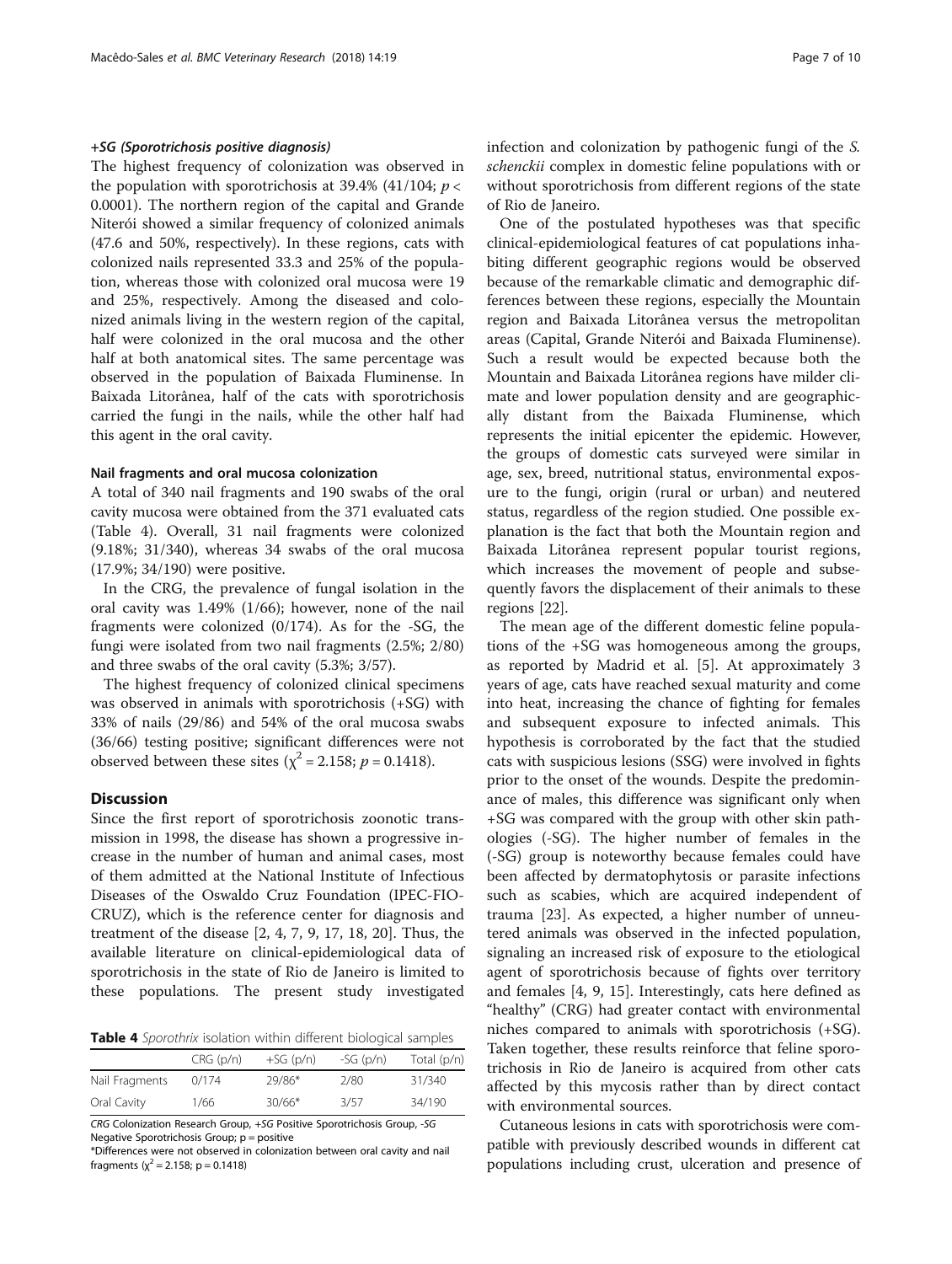pus and blood [\[4](#page-8-0), [5, 20, 24](#page-9-0)], as well as respiratory signs and weight loss [\[20, 24\]](#page-9-0) with the sneezing being the most frequent. Weight loss could be a result of respiratory distress, which may lead to eating difficulties. Data on clinical manifestations of feline sporotrichosis point toward a closer attention by veterinary medicine professionals to respiratory symptoms, especially sneezing, associated with weight loss, crusted lesions, and blood and pus as frequent symptoms of this disease.

Different authors reported the isolation of Sporothrix from environmental sources [\[1](#page-8-0), [16](#page-9-0), [25\]](#page-9-0). Surprisingly, nearly all of the 175 healthy cats inhabiting Rio de Janeiro endemic areas did not harbor the fungus either in their oral cavity or their nails, although the great majority of them had prior contact with soil or plants [\[1](#page-8-0), [25, 26](#page-9-0)]. The single oral cavity colonized cat within this group lived in a cattery and shared the same feeder and drinker with other cats with diagnosed sporotrichosis. Therefore, we postulate that this animal's colonization began by sharing such fomites.

In Table 5 we summarize published data on Sporothrix spp. colonization in different Brazilian domestic feline populations. The low frequency of colonization in the healthy cat population from distinct Rio de Janeiro state regions (0.57%) detected is consistent with those reported for cats living in its capital [[4](#page-8-0)] (Table 5; 3.57%) and in the city of São Paulo [\[19\]](#page-9-0) (SP; Southeast Brazil; 0.7%, 1/120). The authors attributed the low percentage of isolation to the fact that São Paulo is not an endemic area for sporotrichosis. In contrast, a study performed in Rio Grande [[27](#page-9-0)] (RS; South

Brazil) in a shelter with 90 animals with or without sporotrichosis, reported fungal isolation from the nails of seven healthy cats (29.1%) amongst all 24 healthy ones as detected by direct claw impressions in a culture medium. This finding may be associated with the presence of Sporothrix conidia in the paws or in soil fragments attached to them and not necessarily to the nail exclusive colonization. Considering these results, we conclude that environmental exposure may not be a determining factor for colonization in cats of the surveyed areas. Therefore, nails of non-infected cats are not important as a fungal inoculum reservoir, greatly diminishing the importance of trauma caused by healthy animals in this zoonosis transmission.

Four animals with suspicious of sporotrichosis and negative mycological culture (-SG) were colonized by S. brasiliensis in their nails and/or oral mucosa (Tables [3](#page-5-0) and 5). These four animals lived with other cats diagnosed with sporotrichosis, except by one of them. Noteworthy, this last domestic feline had been under treatment with itraconazole for 23 months and was persistently colonized in the oral mucosa. Therefore, the present study stands out, for the first time, the potential for sporotrichosis transmission even by cats undergoing antifungal therapy for a long period and with negative mycological results.

Among cats with sporotrichosis here investigated, over half (54%) were colonized in the oral cavity, while approximately one-third were colonized in the nails (33%; Table [3](#page-5-0)). As summarized in Table 5, these results are similar to previous studies performed in cat

Table 5 Scientific articles on Sporothrix colonization in cats from different Brazilian regions, including the present study

| Author/Year<br>Location           |                                                    | CRG<br>(n) | $+SG$<br>(n) | -SG<br>(n)               | Technique used to investigate<br>the nails | Frequency of<br>isolation in the<br>nails $(%)$ |       | Frequency of<br>isolation in the<br>oral cavity (%) |            | Frequency of<br>isolation in the<br>nasal cavity (%) |            |            |      |  |
|-----------------------------------|----------------------------------------------------|------------|--------------|--------------------------|--------------------------------------------|-------------------------------------------------|-------|-----------------------------------------------------|------------|------------------------------------------------------|------------|------------|------|--|
|                                   |                                                    |            |              |                          | <b>CRG</b>                                 | $+SG$                                           | $-SG$ | <b>CRG</b>                                          | $+SG - SG$ |                                                      | <b>CRG</b> | $+SG - SC$ |      |  |
| Schubach et al. [4] <sup>c</sup>  | Rio de Janeiro/RJ                                  | 84         | 148          | $\overline{\phantom{a}}$ | Seeding of the pool of nail<br>fragments   |                                                 | 39.5  | $\overline{\phantom{a}}$                            | 3.57       | 41.8                                                 |            |            | 66.2 |  |
| Schubach et al. [15] <sup>c</sup> | Rio de Janeiro/RJ                                  | 10         | 347          |                          |                                            |                                                 |       |                                                     |            | 49,1                                                 |            | $\Omega$   | 70,5 |  |
| Souza et al. [27] <sup>d</sup>    | Rio Grande/RS                                      | 24         |              |                          | Paw impressions in culture<br>medium       | 29.1                                            |       |                                                     |            |                                                      |            |            |      |  |
| Leme et al., d<br>[20]            | Rio de Janeiro/RJ                                  | 12         |              |                          |                                            |                                                 |       |                                                     | 16.7       | 45.5                                                 |            | 25         | 72.7 |  |
| Madrid et al. [5] <sup>c</sup>    | Rio Grande do Sul/ -<br><b>Brasil</b> <sup>a</sup> |            | 92           |                          |                                            |                                                 |       |                                                     |            | 45.2                                                 |            |            |      |  |
| Borges et al. [19] <sup>d</sup>   | São Paulo/SP                                       | 119        |              | $\overline{\phantom{m}}$ | Paw impressions in culture<br>medium       | $\Omega$                                        | 0.7   |                                                     |            |                                                      |            |            |      |  |
| Present study <sup>c</sup>        | Rio de Janeiro/<br><b>Brasil</b> <sup>b</sup>      | 175        | 104          | 92                       | Seeding of the pool of nail<br>fragments   | $\Omega$                                        | 33    | 2.5                                                 | .49        | 54                                                   | 5.3        |            |      |  |

CRG Colonization Research Group, +SG Positive Sporotrichosis Group, -SG Negative Sporotrichosis Group

<sup>a</sup>Study performed in eight municipalities of Rio Grande do Sul (Rio Grande, Pelotas, Capão do Leão, Pedro Osório, Morro Redondo, Canguçu, São Lourenço and Bento Gonçalves)

bAnimals in this study inhabited the following areas of the state of Rio de Janeiro: west, central-south and north regions of the city of Rio de Janeiro, Baixada Fluminense, Grande Niterói, Serrana and dos Lagos Regions and central-south Fluminense

<sup>c</sup> Data referring to clinical specimens

d Data referring to domestic cats surveyed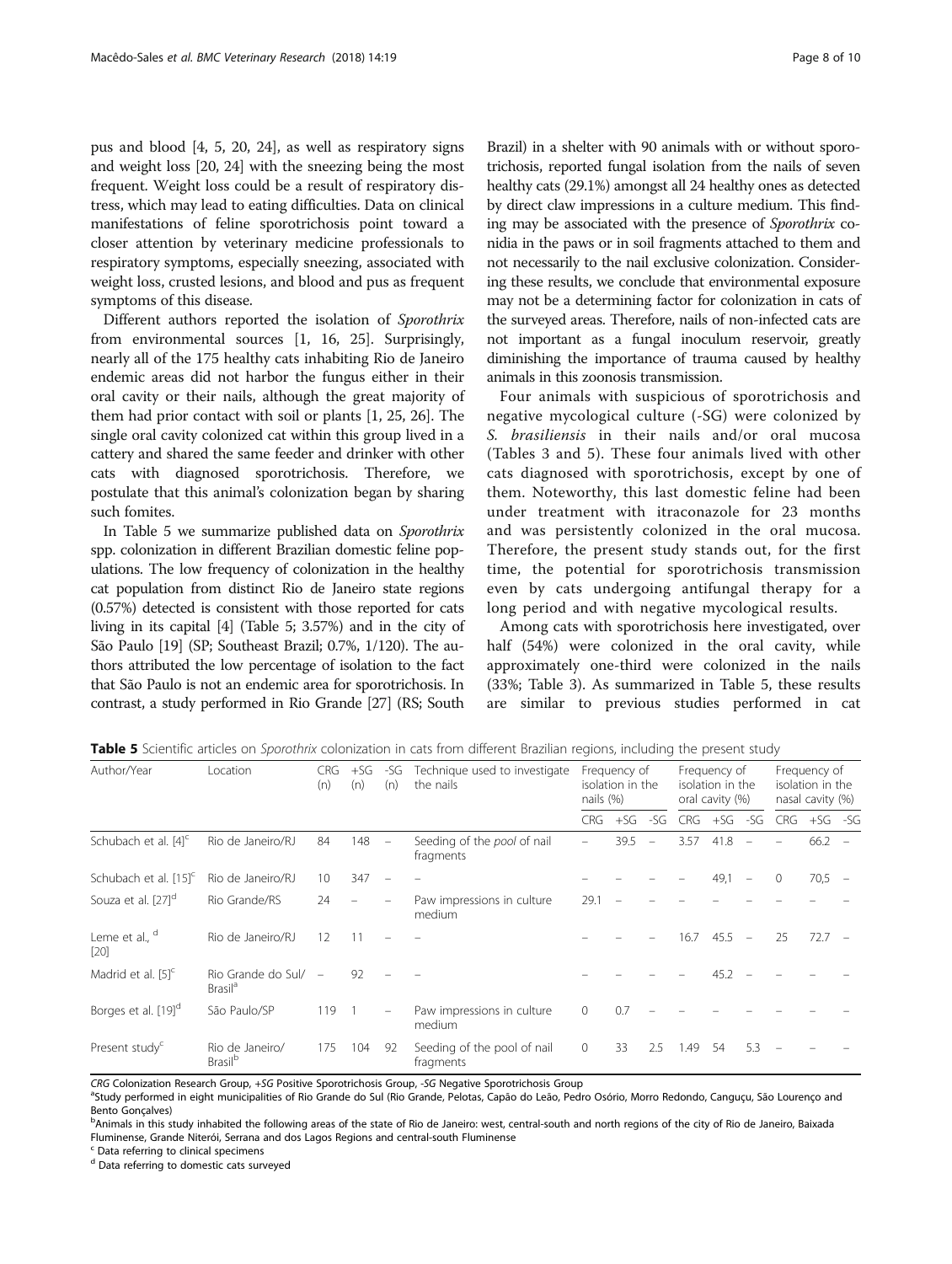<span id="page-8-0"></span>populations from Rio de Janeiro capital [4, [15](#page-9-0)] as well as from Rio Grande do Sul [\[5](#page-9-0)]. As expected, the highest frequency of colonization occurred among domestic feline with sporotrichosis since the these animals have the habit of cleaning themselves by licking and also licking the wound itself where this yeast is abundant [4, [5](#page-9-0)]. In addition, as pruritus was repeatedly noted in the lesions of several animals here included (approximately 70%), it may have served as stimulus for increasing licking, thus favoring the maintenance of these fungi in the oral cavity. Nasal and oral cavities were more often colonized compared with the nails (present study, [4, [5, 20](#page-9-0)]), indicating that bites would be the traumatic event with the greatest potential for sporotrichosis transmission rather than scratching.

## Conclusions

Because of distinct urbanization, socioeconomic level, climate and demographic aspects of each surveyed area in the present study, which could affect fungal environmental distribution, differences in the sporotrichosis Rio de Janeiro endemics were expected. Nevertheless, in addition to the city of Rio de Janeiro and Baixada Fluminense region, Sporothrix equally affects and colonizes animals from other areas, including Grande Niterói, Baixada Litorânea and the Mountain region. Furthermore, our data confirm S. brasiliensis as the most prevalent species in the Brazilian feline sporotrichosis epidemics. Thus, we hypothesize that sporotrichosis is a uniform epidemic throughout the state, whose transmission depends mainly on the contact with cats with sporotrichosis.

Colonized feline populations with or without sporotrichosis are concentrated in Rio de Janeiro, São Paulo and Rio Grande do Sul states, and despite their marked geoclimatic differences uniform results are observed. The healthy cat population is of limited importance in the maintenance of epizootic and epidemic sporotrichosis in Rio de Janeiro, whereas cats with confirmed clinical and mycological diagnosis are those with a greater chance of acting as sources of transmission since these animals often carry Sporothrix in skin lesions, nails and oral mucosa.

We believe that since Rio de Janeiro displays a world unique epidemic model of the disease, not fully understood, data on the infected and non-infected animals can be of major importance for future strategies of sporotrichosis prevention and control. Finally, considering the importance of the current concept of "one health", the experience here observed can be helpful for distinct epizootias and/or zoonosis.

#### Acknowledgements

The authors would like to thank the veterinarian collaborators and cat owners for allowing their animals to be part of this study. We also thank Karen Rafaella Silva Diniz for her technical support on laboratorial diagnosis.

#### Funding

The authors would like to thank the National Council for Scientific and Technological Development (Conselho Nacional de Desenvolvimento Científico e Tecnológico – CNPq) for granting fellowships (PIBIC-CNPq-UFF and Master's) and the Rio de Janeiro Research Foundation (Fundação de Amparo à Pesquisa do Estado do Rio de Janeiro - FAPERJ; E-26/103.198/ 2011) for funding this study and for granting the IC-FAPERJ fellowship.

#### Availability of data and materials

All data generated or analyzed during this study were included in this published article. Further details on particular patients and/or subsets of patients are available from the corresponding author on reasonable request.

#### Authors' contributions

ARSB and EMSR conceived the study and participated in its design and coordination. PAMS, EMSR, LMLB and ARSB wrote the final version of the manuscript. SRLSS, RPL and EMSR collected and evaluated the clinical and epidemiological data. PAMS, RLDM and CAD performed phenotypic laboratorial diagnosis while AMR conducted molecular analysis. ARSB, LMLB and MRP conducted statistical analysis and interpreted the data obtained. RLDM revised the manuscript critically on its intellectual content and English language adequacy. All authors have read and approved the final manuscript.

#### Ethics approval and consent to participate

The study was approved by and conducted according to the norms of the Ethics Committee on Animal Use from Fluminense Federal University (CEUA-UFF, protocol number 208/2012). Likewise, the owners were informed of the objectives and methodology of the study and were asked to sign an informed consent form and answer questions related to epidemiological variables.

#### Consent for publication

Not applicable.

#### Competing interests

The authors declare that they have no competing interests.

## Publisher's Note

Springer Nature remains neutral with regard to jurisdictional claims in published maps and institutional affiliations.

#### Author details

<sup>1</sup> Applied Microbiology e Parasitology Postgraduation Program, Fluminense Federal University (UFF), Niterói, RJ, Brazil. <sup>2</sup>Veterinary Medicine Postgraduation Program, Fluminense Federal University (UFF), Niterói, RJ, Brazil. <sup>3</sup>Medical and Molecular Mycology Laboratory, Microbiology and Parasitology Department, Biomedical Institute, Fluminense Federal University (UFF), Rua Prof. Hernani Melo, 101 São Domingos, Niterói, RJ CEP: 24210-130, Brazil. <sup>4</sup>Microbiology, Immunology and Parasitology Department, São Paulo Federal University (UNIFESP), São Paulo, SP, Brazil. <sup>5</sup>Cellular Mycology and Fungal Proteomics Laboratory, Rio de Janeiro State University (UERJ), Rio de Janeiro, RJ, Brazil.

## Received: 11 April 2017 Accepted: 8 January 2018 Published online: 18 January 2018

#### References

- 1. Marimon R, Cano J, Gené J, Sutton DA, Kawasaki M, Guarro J. Sporothrix brasiliensis, S. globosa, and S. mexicana, three new Sporothrix species of clinical interest. J Clin Microbiol. 2007;45:3198–206.
- 2. Barros MBL, Schubach TMP, Galhardo MCG, Schubach AO, Monteiro PCF, Reis RS, Zancopé-Oliveira RM, Lazéra MS, Cuzzi-Maya T, Blanco TCM, Marzochi KBF, Wanke B, Valle ACF. Sporotrichosis: an emergent Zoonosis in Rio de Janeiro. Mem Inst Oswaldo Cruz. 2001;96(6):777–9.
- 3. Rippon JW. Sporotrichosis. In: Medical mycology: the pathogenic fungi and the pathogenic Actinomycetes. Philadelphia: W.B. Saunders Co.; 1988. p. 325–52.
- 4. Schubach TMP, Schubach AO, Reis RS, Cuzzi-Maya T, Blanco TCM, Monteiro DF, Barros MBL, Brustein R, Zancopé-Oliveira RM, Monteiro PCF, Wanke B. Sporothrix schenckii isolated from domestic cats with and without sporotrichosis in Rio de Janeiro, Brazil. Mycopathologia. 2001;153:83–6.